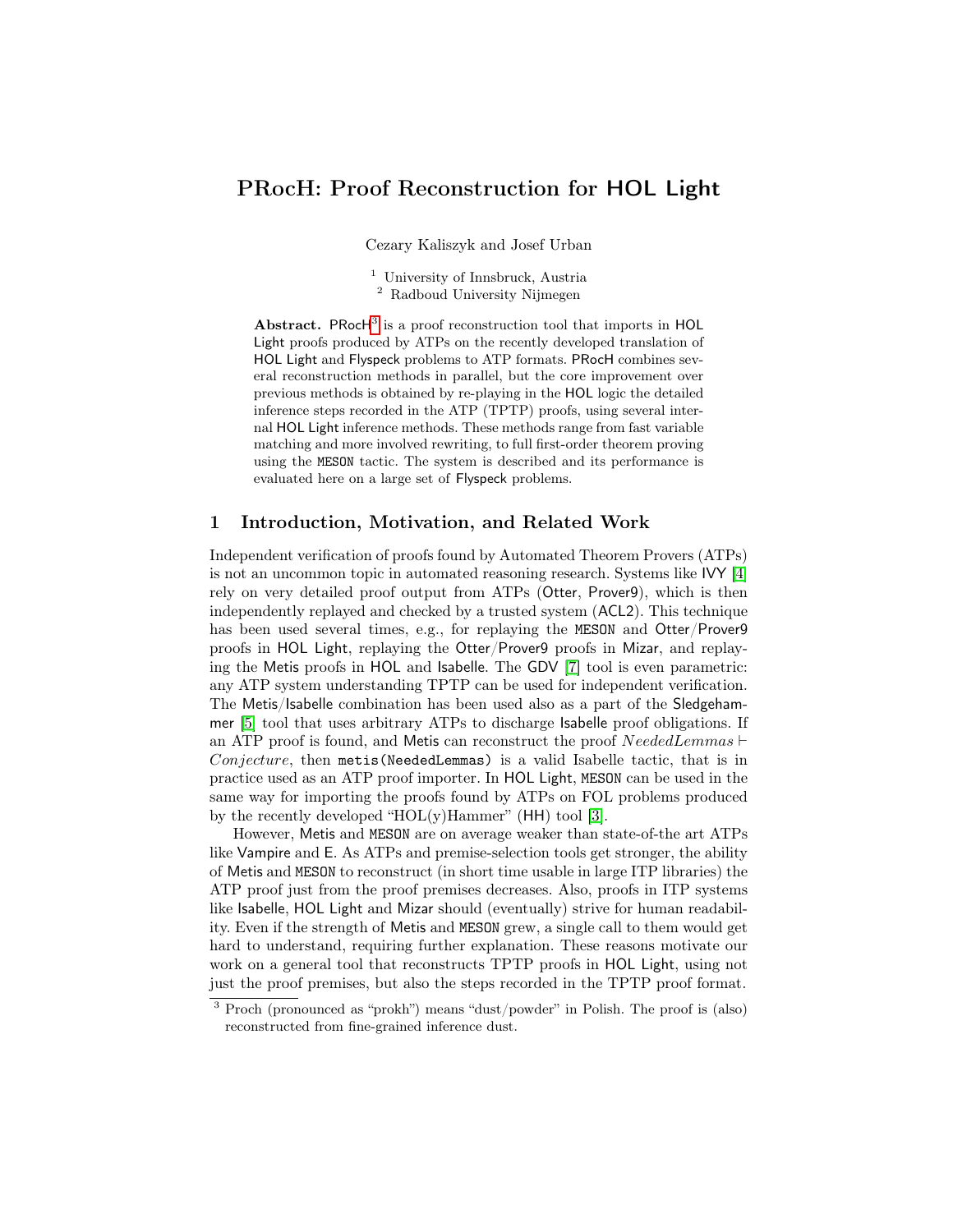## 2 Using Existing Approaches on HOL Light Problems

In total, the experiments with ATP-proving of HOL Light and Flyspeck theorems described in [\[3\]](#page-6-3) have produced 7247 proofs when using Vampire, E (run under the Epar [\[9\]](#page-6-4) scheduler) and Z3, sometimes with high timelimits (900s). Only Vampire and E produce full TPTP proofs, but Z3 also prints the necessary premises (unsat core). These proofs are pseudo/cross-minimized, i.e., each proof was re-run by all ATPs using the proof premises only, while the number of proof premises was decreasing. Using the resulting sets of premises, Epar can find 6318 proofs in 30s. This set is used for further evaluations here. Table [1](#page-1-0) shows the performance of the potential proof-importing tools, i.e., MESON, Metis, and Prover9 run with 300s time limit. Note that (unlike MESON) both Metis and Prover9 are just run externally, i.e., not reconstructing a valid HOL proof. As mentioned above,

<span id="page-1-0"></span>Table 1: MESON, Metis, and Prover9 with 300s on the 6318 Epar proofs

| method          |      |           | MESON Metis Prover9 |
|-----------------|------|-----------|---------------------|
| replayed        |      | 5255 4595 | 4672                |
| replayed $(\%)$ | 83.1 | -72.7     | 73.9                |

low proof times are important for working with large ITP libraries containing (tens of) thousands of theorems, each typically proved using several of the lowlevel (MESON, Metis, Mizar "by", etc.) "atomic" calls. Table [2](#page-1-1) therefore shows the performance of the above methods when using only 1 second for reconstruction.

<span id="page-1-1"></span>Table 2: MESON, Metis, and Prover9 with 1s on the 6318 Epar proofs.

| method          |      |           | MESON Metis Prover9 |
|-----------------|------|-----------|---------------------|
| replayed        |      | 5014 2803 | 4111                |
| replayed $(\%)$ | 79.3 | 44.3      | 65.0                |

Particularly the numbers obtained for Metis are considerably worse than the numbers obtained so far with Metis-based proof reconstruction in Sledgeham-mer [\[1\]](#page-6-5), where only  $10\%$  of ATP proofs are lost by Metis. One possible reason is that Metis has been well-integrated with Sledgehammer, e.g., by using customized Sledgehammer-generated term orderings. Another part of explanation could be that the proofs found by HH on Flyspeck are on average harder than the proofs found by Sledgehammer on the Judgement Day benchmark. The reasons can be that the Judgement Day benchmark consists of goals that are on average easier, the HH premise selection might be more precise (allowing more involved ATP proofs), and also ATP systems like Vampire and E have been strengthened since the time of the Judgement Day evaluation.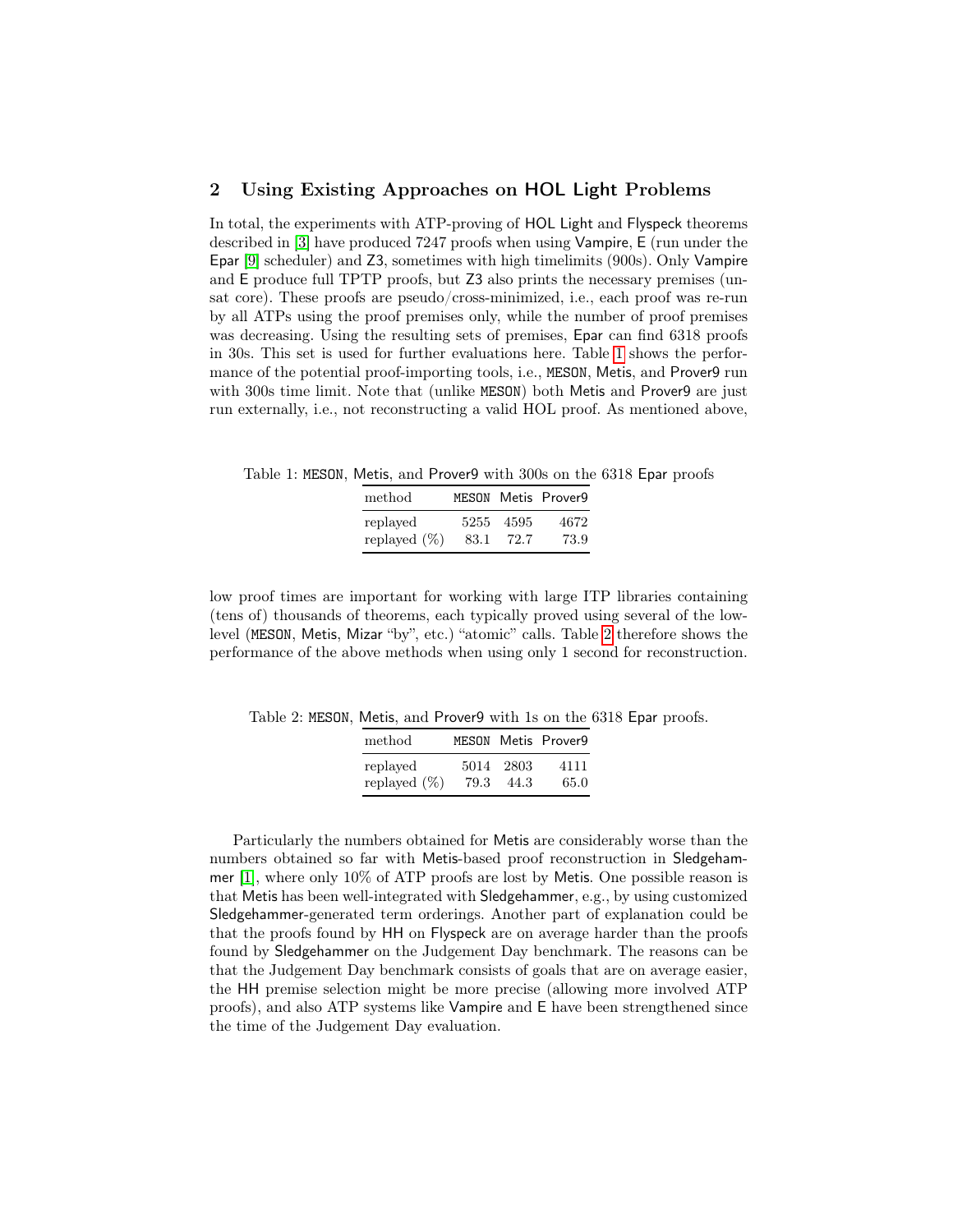### 3 PRocH System Description

The HH tool runs in parallel several (now 14)  $AI/ATP$  combinations on a given HOL problem, and if a proof is found, it is pseudo/cross-minimized by further parallel running of the ATPs (and their strategies). PRocH then follows by trying in parallel several (old and new) proof reconstruction methods. Unlike the above methods that can only use the ATP proof premises to find their own detailed proof, the most complicated of the PRocH's methods (hh\_recon) also tries to reconstruct in HOL Light the TPTP proofs created by the ATP systems. In this its closest relative is the isar\_proof Sledgehammer function described in [\[5\]](#page-6-2), from which it probably differs by complete reliance on type annotations. In some sense, PRocH's hh\_recon is so far less ambitious than isar\_proof, because it does not yet attempt to write a HOL proof script. This also allows to treat some constructs (e.g., higher-order application) differently from isar\_proof during the reconstruction. PRocH's use is now similar to HOL's MESON tactic, i.e., a call to hh\_recon[HOLPremises] will try to justify a given HOL conjecture by going through the following stages (described more in the following subsections):

- 1. Translation to FOL: A HOL Light problem in the form  $HOLP$  remises  $\vdash$ HOLConjecture is translated to an untyped FOF TPTP problem, where part of the FOF encoding of terms are annotations encoding their HOL type.
- 2. Running ATPs: An external ATP is run on the first-order problem producing a TPTP proof.
- 3. Parsing: The untyped FOF and CNF formulas in the TPTP proof are parsed back into typed HOL terms (making use of the encoded type annotations). This part also has to handle skolemization.
- 4. Replaying: The justification structure of the TPTP proof is replayed on the parsed HOL Light terms, resulting in a valid HOL Light proof.

#### 3.1 Translation to FOL and Producing FOL Proofs

The translation to FOL is described in [\[3\]](#page-6-3), but we show a brief example here. The translation has to encode higher-order features like lambda abstraction, currying, quantification over function variables and their application. As a leading example, consider the following higher-order theorem FORALL\_ALL[4](#page-2-0)

 $\forall P$  l. ( $\forall x$ . ALL ( $P$  x) 1)  $\iff$  ALL ( $\lambda$ s.  $\forall x$ .  $P$  x s) 1

saying that each x-image of a binary relation (predicate)  $P(x, y)$  contains (is true for) all elements of a list 1 iff for all elements s of 1 the unary predicate " $P(x, s)$ is true for all x" is true. To express this in FOL, first the lambda function is lifted from the context (its definition is created and used as an antecedent) and the higher-order applications are made explicit as follows:

 $\forall 1 \, P \, F. \ (\forall s. \ \text{happ } F \, s \iff (\forall x. \ \text{happ } (\text{happ } P \, x) \, s))$  $\implies$  ( $(\forall x.$  ALL (happ P x) 1)  $\iff$  ALL F 1)

<span id="page-2-0"></span><sup>4</sup> [http://mws.cs.ru.nl/~mptp/hol-flyspeck/trunk/lists.html#FORALL\\_ALL](http://mws.cs.ru.nl/~mptp/hol-flyspeck/trunk/lists.html#FORALL_ALL)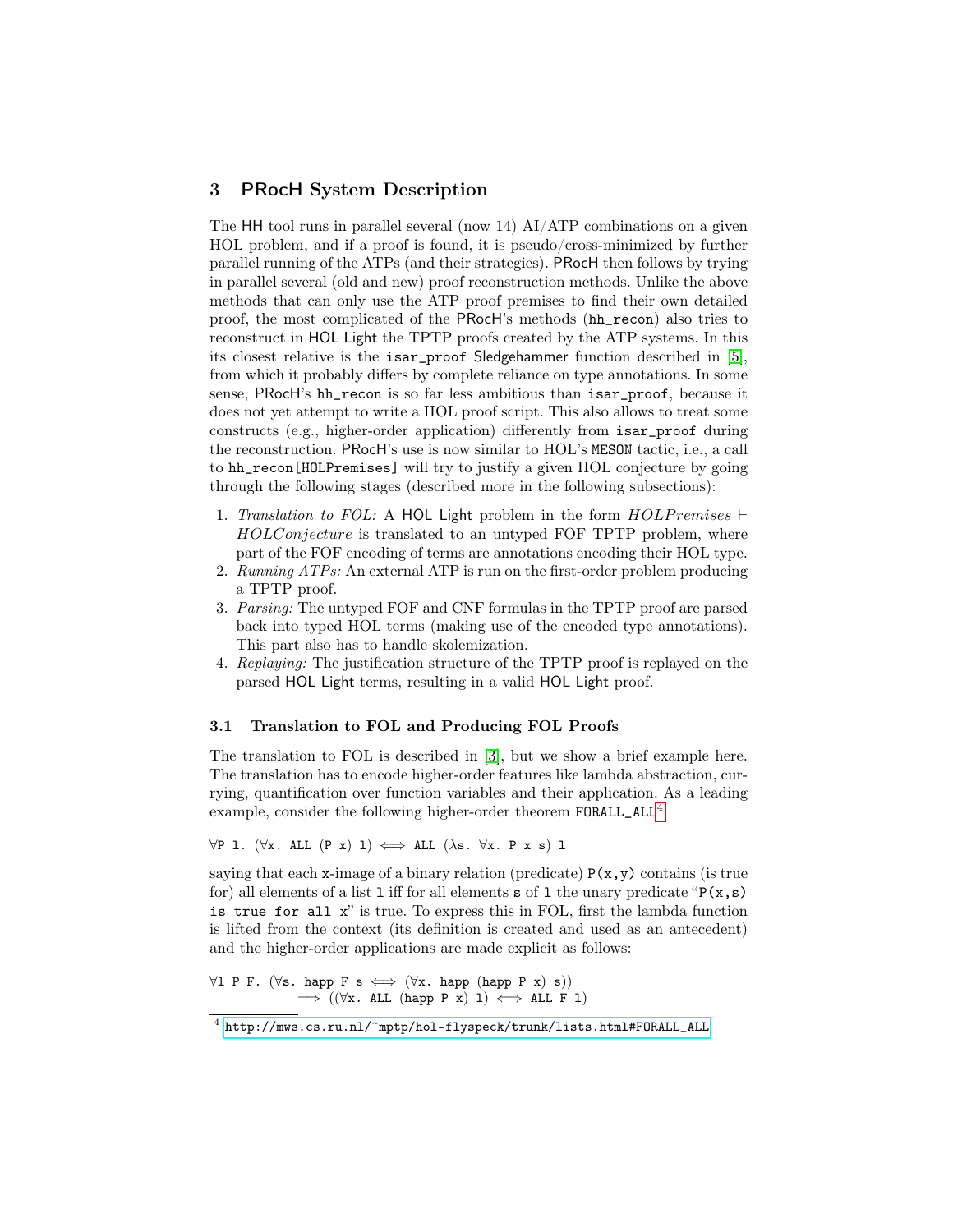The formulas before and after the lambda-lifting and happ-introduction con-versions are logically equivalent in the HOL logic,<sup>[5](#page-3-0)</sup> and such conversions are used to change the initial HOL proof state into a form  $ConvHOLP$  remises  $\vdash$ ConvHOLConjecture that will later correspond to the formulas reconstructed from the ATP proof. After these conversions, the implicit polymorphic HOL type domains (A,B) are explicitly introduced as variables and quantified over, and type annotations are added for all HOL terms using the s and p wrappers (and happ is shortened to i), resulting in the following FOF formula:

```
![A,B,L,P,F]:
 (![S]:(p(s(bool,i(s(fun(B,bool),F),s(B,S))))\leq \leq \lfloor \lfloor \lfloor \rfloor \rfloor \lfloor \leq \rfloor \leq \lfloor \leq \lfloor \lfloor \lfloor \lfloor \lfloor \lfloor \lfloor \lfloor \lfloor \lfloor \lfloor \lfloor \lfloor \lfloor \lfloor \lfloor \lfloor \lfloor \lfloor \lfloor \lfloor \lfloor \lfloor \lfloors(B,S))))\Rightarrow(![X]:p(s(bool,all(s(fun(B,bool),i(s(fun(A,fun(B,bool)),P),s(A,X))),s(list(B),L))))\leq p(s(bool,all(s(fun(B,bool),F),s(list(B),L))))
```
This way the HOL problem  $ConvHOL Premises \vdash ConvHOLConjecture$  is translated to an untyped FOF TPTP problem  $FOLPremises \vdash FOLConjecture$ , on which ATPs like E and Vampire are run, producing derivations in the TPTP format [\[8\]](#page-6-6). Unlike the fixed and very detailed Otter/Prover9 IVY format, the TPTP proof steps may be justified by arbitrary inference method, and thus may in theory be arbitrarily hard. In practice, for E and Vampire the (overwhelming number of) proof steps are detailed and easy to check with weak ATPs. Several interesting steps from E's proof of FORALL\_ALL are as follows:

```
f \circ f(2, \text{axiom}, p(s(\text{bool}, t)), file('f1', aTRUTH)).f \circ f(4, \text{axiom}, (\text{``}(p(s(\text{bool}, f)))\text{>=}\text{''}(s(\text{bool}, t))), \text{ file('f1', aB0OL_CASES_AX)}).f \circ f(5, \text{conjecture}, \ (!\ [A, B, L, P, F]: \dots ), \text{file('f1', cFORALL_ALL)}).f \circ f(6, \text{negated\_conjecture}, \tilde{ } (!A, B, L, P, F]: \ldots),inference(assume_negation,[status(cth)],[5])).
...
fof(25,negated_conjecture,?[X10]:?[X11]:?[X12]:?[X13]:?[X14]: ...,
    inference(variable_rename,[status(thm)],[24])).
f \circ f(26,negated_conjecture,![X15]:(~(p(s(bool,i(s(fun(esk3_0,bool),esk6_0)...,
    inference(skolemize,[status(esa)],[25])).
...
cnf(33,plain,(~p(s(bool,f))),inference(cn,[status(thm)],[32,theory(equality)])).
...
cnf(6393,negated_conjecture,(p(s(bool,f))),
    inference(spm,[status(thm)],[6320,5512,theory(equality)])).
cnf(6404,negated_conjecture,($false),
    inference(sr,[status(thm)],[6393,33,theory(equality)])).
cnf(6405,negated_conjecture,($false),6404,['proof']).
```

```
5 For HOL speakers, e.g., the happ functor is just the HOL identity, i.e., we use:
  happ_def = new_definition '(happ : ((A \rightarrow B) \rightarrow A \rightarrow B)) = I';;happ_conv_th = prove ( '(f:A->B) x. f x = happ f x', ... );
 happ_conv = REWR_CONV happ_conv_th;;
```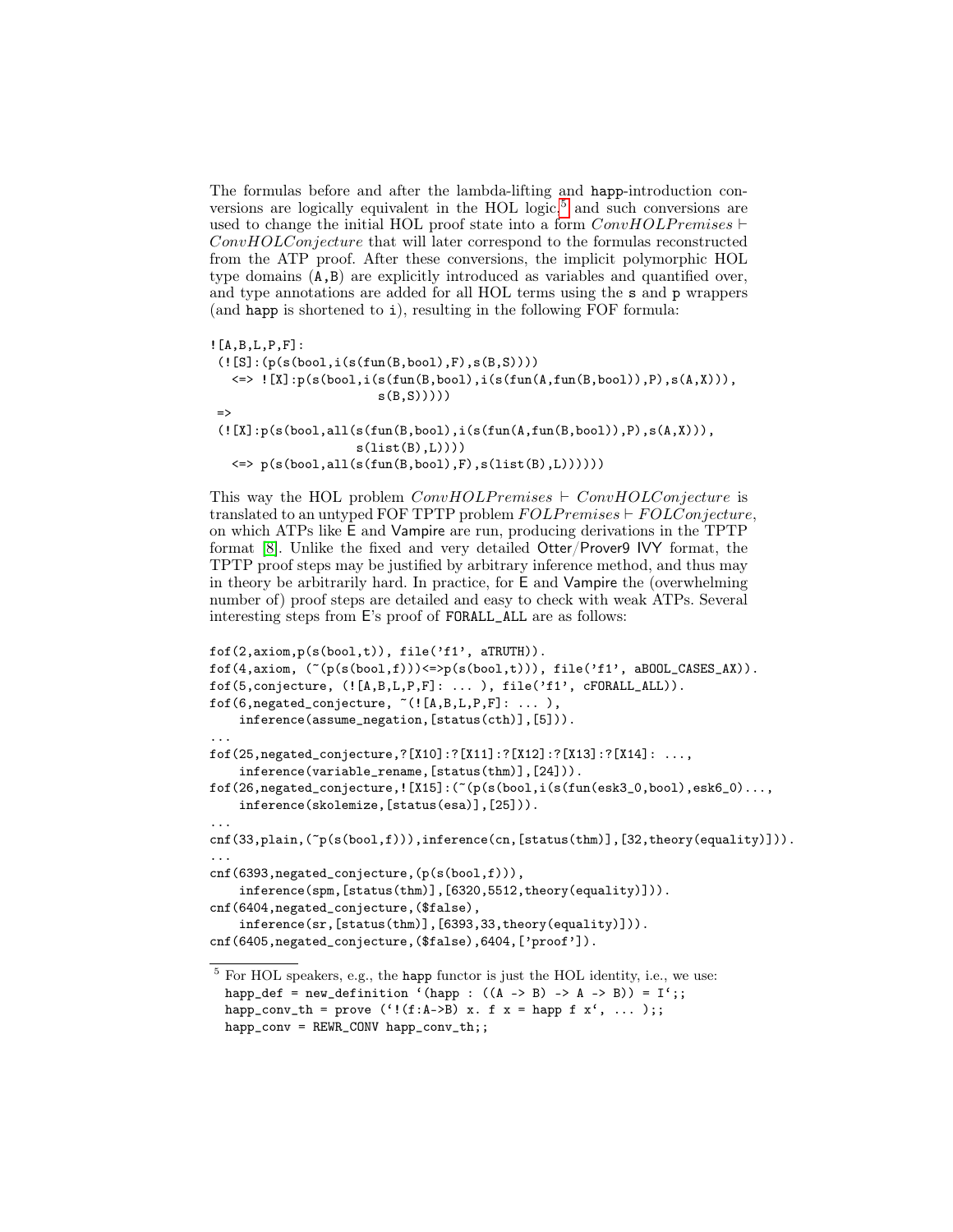Such TPTP proofs produced by ATPs on the type-annotated input are the starting point for the HOL proof reconstruction. This is done in two stages: reconstruction of HOL terms/formulas, and reconstruction of the justification structure (HOL proof).

#### 3.2 Reconstructing Terms and Formulas

The TPTP proof format is first parsed into suitable ML data structures using a lexer/parser combination created with ocamllex/ocamlyacc. For terms/formulas, parts of the HOL Light parsing mechanisms are re-used. In particular we gradually construct the intermediate HOL Light preterm structure, on whose final form the HOL Light retypeckeck function is called to obtain a HOL term. The preterm is constructed using variable/constant constructors (Varp), binary applications (Combp), abstractions (Absp), and type annotations (Typing).

Initially, the preterm just mirrors the FOL term structure, and in several passes the HOL structure is recovered from the type annotations. The recovery process might fail if the ATPs did proof-relevant operations that break the type annotation, however, at least with the resolution/paramodulation inferences done by E this practically does not happen. The first step is discovery of HOL type variables in formulas. For every type annotation s(type, term) all variables (and skolem constants) that appear in the left argument are considered to be type variables. In the next step, quantifications over such type variables are removed (they are implicitly universal in the HOL logic). During skolemization, type variables might have become arguments to newly introduced skolem functors. Such type arguments are removed, they are implicit in the HOL logic.

After that the s and p annotations are changed into Typing constructors with the appropriate types, and HOL Light's retypeckeck is called on the transformed preterm to obtain a HOL term.

### 3.3 Replaying ATP Proofs in HOL Light

As mentioned above, the problem  $HOLP$  remises  $\vdash HOLConjecture$  is in HOL Light first converted (packaging the conversions in HH\_TAC) to the equivalent  $ConvHOLPremises \vdash ConvHOLConjecture$  problem. This problem (proof state) is then further transformed using the HOL formulas reconstructed from the ATP proof, and using mechanisms implemented by the HOL Light subgoal package to handle the ATP proof steps. Given the topologically sorted list of proof steps, for every proof step a HOL tactic is applied, depending on the type of the step. Axioms are looked up among the HOL goal assumptions (using their name) and proved using these assumptions. The negated conjecture is introduced by transforming the goal using HOL's REFUTE\_TAC ("R") (proof by contradiction). Skolemization steps are justified using HOL's CHOOSE\_TAC ("C"), and for plain inference steps (SZS status THM) we gradually try three increasingly complex methods: matching (MATCH\_ACCEPT\_TAC - "m"), rewriting (REWRITE\_- TAC - "r"), and HOL's full first-order ATP (MESON\_TAC - "1" or "2" depending on the number of premises). The final contradiction concludes the HOL proof using HOL's ACCEPT\_TAC ("A"). For the reconstruction of the proof of FORALL\_ALL, the sequence of this steps is as follows:  $mR1rrC1111111mC1111122222221222A$ .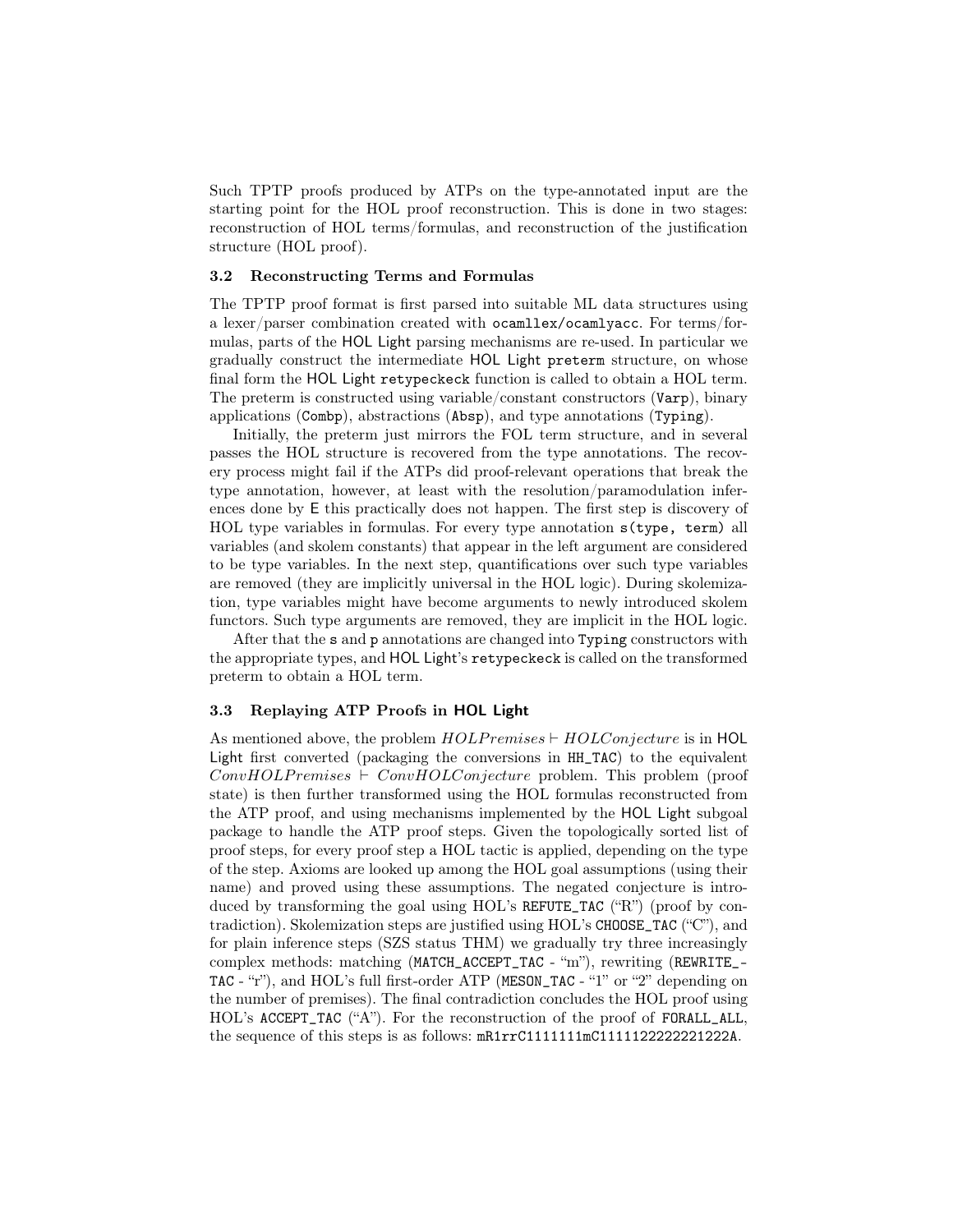## 4 Evaluation

Table [4](#page-5-0) shows 1s evaluation of the reconstruction methods tried on the 6318 Epar proofs. The methods (tactics) are described in Table [3.](#page-5-1)[6](#page-5-2) PRocH tries (after the HH conversion) three methods in parallel, i.e., its total CPU time can be 3s. This is not very significant for the comparison, see the 300s results of MESON and Prover9 in Table [1.](#page-1-0) The methods in Table [4](#page-5-0) are ordered from top to bottom by a greedy covering sequence (the last column), where the next method always adds most to the previous methods. The unique number of solutions, SOTAC and Σ−SOTAC [\[3\]](#page-6-3) are metrics that show the usefulness in the whole population.

<span id="page-5-1"></span>Table 3: Names and descriptions of the tactics tried for proof reconstruction.

| Method    | Description                                                            |
|-----------|------------------------------------------------------------------------|
| PRocH     | HH conversion, then parallel replay with HH_RECON, MESON, and Prover9. |
| MESON     | Standard MESON_TAC conversion then MESON and its replay.               |
| SIMP      | SIMP_TAC: Simplification by repeated conditional contextual rewriting. |
| Prover9   | Standard Prover9 conversion then Prover9 and its proof replay.         |
| REWRITE   | REWRITE_TAC: goal simplification by repeated unconditional rewriting.  |
| INT ARITH | Basic algebra and linear arithmetic over the integers.                 |
|           | <b>COMPLEX_FIELD</b> Basic "field" facts over the complex numbers.     |

<span id="page-5-0"></span>

| Table 4: Performance of reconstruction tactics run in 1s on 6318 Epar proofs. |  |  |  |  |  |
|-------------------------------------------------------------------------------|--|--|--|--|--|
|-------------------------------------------------------------------------------|--|--|--|--|--|

| Prover               | Theorem (%) Unique SOTAC $\Sigma$ -SOTAC Greedy (%) |                |       |         |             |
|----------------------|-----------------------------------------------------|----------------|-------|---------|-------------|
| PRocH                | 5687 (90.0)                                         | 418            | 0.404 | 2298.50 | 5687 (90.0) |
| MESON                | 5014 (79.3)                                         | 118            | 0.367 | 1839.30 | 5862 (92.7) |
| SIMP                 | 2384 (37.7)                                         | 54             | 0.290 | 692.30  | 5968 (94.4) |
| INT_ARITH            | 407(6.4)                                            | 4              | 0.236 | 95.95   | 5972 (94.5) |
| REWRITE              | 1540 (24.3)                                         | 3              | 0.249 | 382.87  | 5975 (94.5) |
| <b>COMPLEX FIELD</b> | 84 (1.3)                                            | $\overline{2}$ | 0.270 | 22.68   | 5977 (94.6) |
| Prover <sub>9</sub>  | 2208 (34.9)                                         | 1              | 0.293 | 646.40  | 5978 (94.6) |

The performance of the three submethods used by PRocH are shown in Table [5.](#page-5-3) They are again ordered by their greedy covering sequence. The HH preprocessing significantly improves the Prover9-based replay, but more important for the overall performance gain is the large number (406, i.e., 6.4% of 6318) of unique solutions contributed by HH\_RECON. Finally, the performance of PRocH and MESON is compared in Figure [1](#page-6-7) depending on the count of premises in the reconstructed proof. As the number of premises goes up (ATP proofs get more involved), PRocH becomes more and more necessary.

Table 5: Performance of the three submethods used by PRocH.

<span id="page-5-3"></span>

| Prover                                                                     | Theorem $(\%)$ Unique SOTAC $\Sigma$ -SOTAC Greedy $(\%)$ |                   |                         |                                                                     |
|----------------------------------------------------------------------------|-----------------------------------------------------------|-------------------|-------------------------|---------------------------------------------------------------------|
| $HH + Prover9$ 4737 (74.9)<br>$HH + HH\_RECON$ 4299 (68.0)<br>$HH + MESON$ | 4737 (74.9)                                               | 253<br>406<br>188 | 0.412<br>0.421<br>0.406 | 1954.00 4737 (74.9)<br>1811.50 5499 (87.0)<br>1921.50   5687 (90.0) |

<span id="page-5-2"></span> $6$  We tried more tactics, but they did not find more solutions. Higher times help very little, see: [http://cl-informatik.uibk.ac.at/users/cek/recon\\_stats.html](http://cl-informatik.uibk.ac.at/users/cek/recon_stats.html)